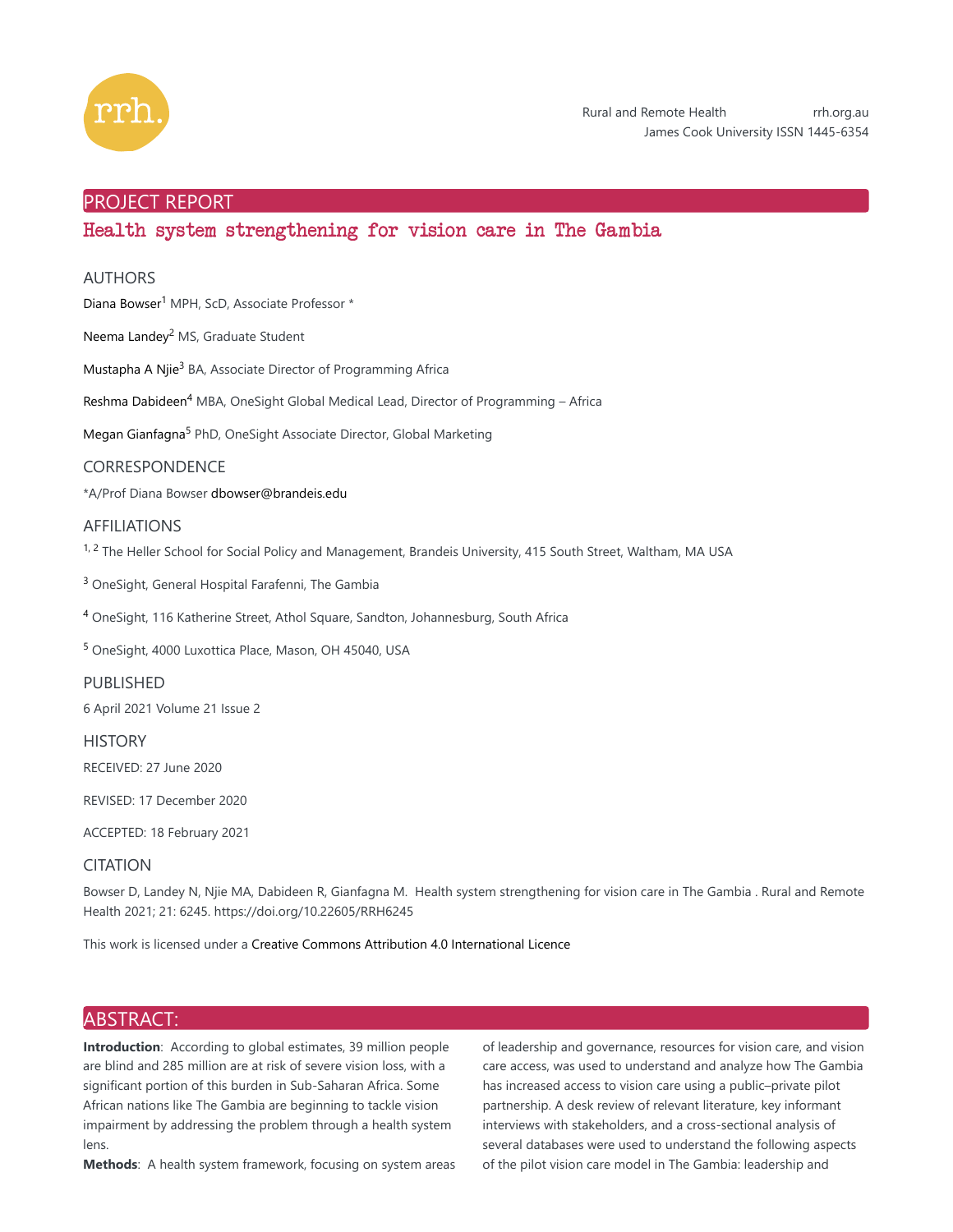governance, financial and human resources, and vision care access. **Results**: The results show that a coordinated public–private pilot partnership between the government of The Gambia and the nonprofit organization OneSight has led to improved leadership and governance for vision care, increased workforce and training, and sustainable financing for vision centers producing net revenue resulting in an increase in both the supply and demand for eyeglasses. The results also show that there is considerable Keywords:

variation in the prevalence of refractive errors and access to eyecare services across The Gambia, which can be influenced by accessibility, awareness, and affordability.

**Conclusion**: Using a health system framework enables a systematic examination of vision care services. Results from The Gambia provide an example of a public–private pilot partnership that can improve vision care for all.

accessibility, blindness, health system strengthening, public–private partnership, sustainability, The Gambia, vision care, vision impairment.

# FULL ARTICLE:

### **Introduction**

Worldwide, over a billion people suffer from some degree of impaired vision and blindness, 80% of which is considered to be avoidable<sup>1</sup>. According to global estimates from 2018, 39 million people are blind and 285 million are at risk of severe vision loss, with Sub-Saharan Africa having the highest levels of blindness due to a high prevalence of uncorrected refractive errors (myopia, hyperopia and presbyopia)<sup>2</sup>. Uncorrected refractive errors are one of the most common ocular problems and a major cause of visual impairment and visual loss worldwide<sup>2</sup>. Addressing issues of vision impairment is essential for achieving overall health and wellbeing, as having diminished eyesight can negatively impact individuals in all aspects of their lives.

While many types of vision impairment are either preventable or manageable through simple refractive error corrections and, for some cases surgeries, many health systems around the globe suffer from deficiencies on both the supply side and demand side that contribute the global burden of vision impairment<sup>3</sup>. On the supply side, there is a shortage of both skilled personnel and an inadequate distribution of personnel within each country. Other important supply-side constraints for vision care include infrastructure and technology development.

On the demand side, data show that access to vision care in many parts of the globe is extremely low due to issues of accessibility, awareness, and affordability. An important factor that hinders access and utilization of eyecare services, particularly in lowincome countries, is accessibility of eyecare services, primarily in remote areas<sup>4</sup>. Moreover, affordability continues to be one of the leading barriers for the uptake of eyecare services, especially among individuals lacking insurance coverage and those living in rural areas<sup>5</sup>. Data from 2016 have shown that more than 2.5 billion people in the world need eyeglasses due to refractive errors and, of this number, 1.1 billion (almost half of them) lack access to vision care<sup>3</sup>. Awareness is another key determinant for accessing eye care: an individual has to be aware of a service in order to access those services. Brise and de Leeuw (2016) highlight three aspects of awareness that influence if and how a patient accesses eye care: service awareness, eyecare insurance awareness and awareness about the importance of eye care<sup>6</sup>. Strengthening demand for vision care by addressing accessibility and affordability issues can increase access to eyecare services and vision centers.

A number of global initiatives have focused on eye care over the past decade. International organizations such as the WHO and the International Agency for the Prevention of Blindness jointly developed a global initiative to eliminate avoidable blindness by 2020<sup>7,8</sup>. These initiatives identified three major components to achieve the Vision 2020 Right to Sight: specific disease control, human resource development and infrastructure, and appropriate technology development. These three initiatives focus on key supply-side constraints. Most recently, the WHO published *World report on vision*, which promotes a systematic and integrated approach to vision care, embracing both the supply-side and demand-side investments in vision care to enhance eyecare services and utilization<sup>1,9</sup>. The same report notes that rural communities experience both higher prevalence of vision conditions and greater barriers to access than urban areas<sup>9</sup>.

The Gambia is a small country located on the west coast of Africa with a population of 1.9 million people<sup>10</sup>, with 50% living in rural areas. The Gambia, like many other African countries, is still struggling to address persistent health system challenges. According to the WHO report of 2014<sup>1</sup>, non-communicable diseases are estimated to account for 32% of all deaths. Among the poorest countries in the world, The Gambia is ranked 173 out of 188 on the Human Development Index (2016)<sup>11</sup>, with a third of the population living under the international poverty line of US\$1.25/day and two-thirds below US\$2.50 per day. According to the International Agency for the Prevention of Blindness, only four optometrists served the entire country in 2014, mostly based in what is considered the more urban area<sup>12</sup>. Data show that although one in every three Gambians need refractive error correction, only half of them are aware they have a vision problem. Due to their level of poverty, the cost of a pair of eyeglasses is considered prohibitive<sup>3</sup>.

This article uses a framework developed by van Olmen et al (2012)<sup>13</sup> that utilizes and combines several different health system frameworks, including the WHO building blocks framework, to think broadly about strengthening health systems. This article adapts Olmen's framework to add, as part of service delivery, a focus on awareness, accessibility and affordability through a public–private pilot partnership in order to achieve improved vision care and vision outcomes. The framework is then utilized and applied to a vision program that has been implemented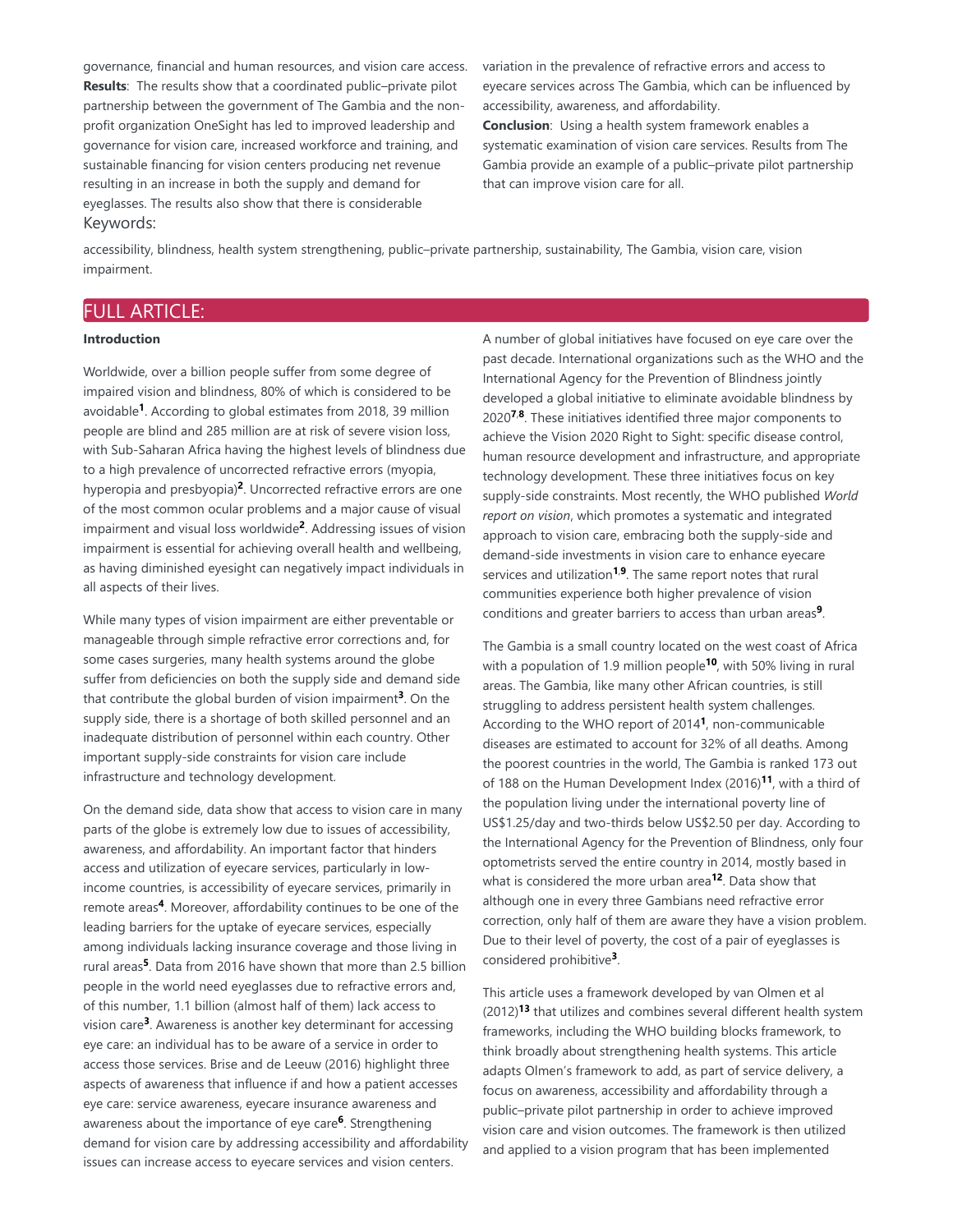through a joint collaboration between non-profit organization OneSight and the Government of The Gambia<sup>3</sup>. The framework and study results from The Gambia are used to provide an example, from a particular country context, of a public–private pilot partnership that can improve vision care for all.

### **Methods**

This study used three main methods. First, a desk review was conducted to understand key health system frameworks and which ones were most appropriate for vision care. Based on this review, a framework presented and used by van Olmen et al<sup>13</sup> was enhanced with several key system components. Second, key informant interviews were conducted with OneSight staff on aspects of vision care implementation in The Gambia and the information was incorporated into the results section. Third, several databases were analyzed to provide qualitative, summary data on the vision care situation in The Gambia. Several data points were extracted from a 2017 household questionnaire that was conducted in The Gambia in coordination with the University of Gambia. The survey collected data from 3574 households with 20 608 members across seven administrative regions in The Gambia. The questionnaire gathered socioeconomic information on the households, as well as the following vision care areas: refractive errors prevalence and access, awareness, accessibility, and affordability of eyecare services. The following variables were extracted and analyzed from the OneSight Household Survey **14** (2017):

- *refractive error prevalence* percentage of people in a household self-reporting a refractive error (myopia, hyperopia, and presbyopia)
- *access* how many people in the household reported having access to a formal eyecare center
- *awareness* having existing knowledge and information on eye healthcare services and service providers
- *accessibility* distance from the household or village to the formal eyecare center
- *affordability* how the price of eyecare services related to individual ability to pay and willingness to pay for that service.

In addition, OneSight provided data on human resources, types of health workers that are trained to work in vision centers, including

senior ophthalmic medical assistants, nurses, optometric technicians, community ophthalmic nurses, and Diploma in Ophthalmic nurses, as well as the financial records from one vision center. All Gambian Dalsi were converted to US dollars using the conversion factor from the average over four quarters in 2017 from XE currency exchange of 46 GMD to 1 USD<sup>15</sup>.

The following framework developed by van Olmen et al (2012) was used to analyze the system investments made in The Gambia to achieve improved vision care and vision outcomes<sup>13</sup>. That study considered organization and health services delivery as important elements for the framework, which also included governance and leadership as well as dynamic interactions with the population and other stakeholders. The framework combined the WHO building blocks (leadership/governance, resources, and access) with several key components of the WHO's Vision 2020 framework<sup>7</sup>, including workforce development and vision financing. A key part of the framework added by the authors to describe the context for vision care in The Gambia was the public–private pilot partnership that has been part of the planning for vision care in The Gambia. Figure 1 shows the framework used in the analysis that follows. This figure shows one of the main components of the framework included leadership and governance, which encompassed policymaking, regulation, and coordination. The second component focused on the key resources for vision care including:

- human resources for eye health services, including all skilled ophthalmologists, proportionally distributed in both rural and urban areas
- financial resources for eye care (donor and internally generated from the sale of eyeglasses)
- infrastructure and technology, which would include equipment and supplies for visual impairment diagnosis, lenses and frames for eyeglasses, and reading charts for myopia and hyperopia patients.

The final component addressed issues of accessibility, affordability, and awareness, which includes knowledge of vision care. As shown in Figure 1, the organization encompasses all three pieces of the system and embraces a public–private pilot partnership for delivery of care. The box on the far right of Figure 1 suggests that if the three boxes on the left were aligned there would be improvement of vision care and vision outcomes measured through a reduction in avoidable blindness.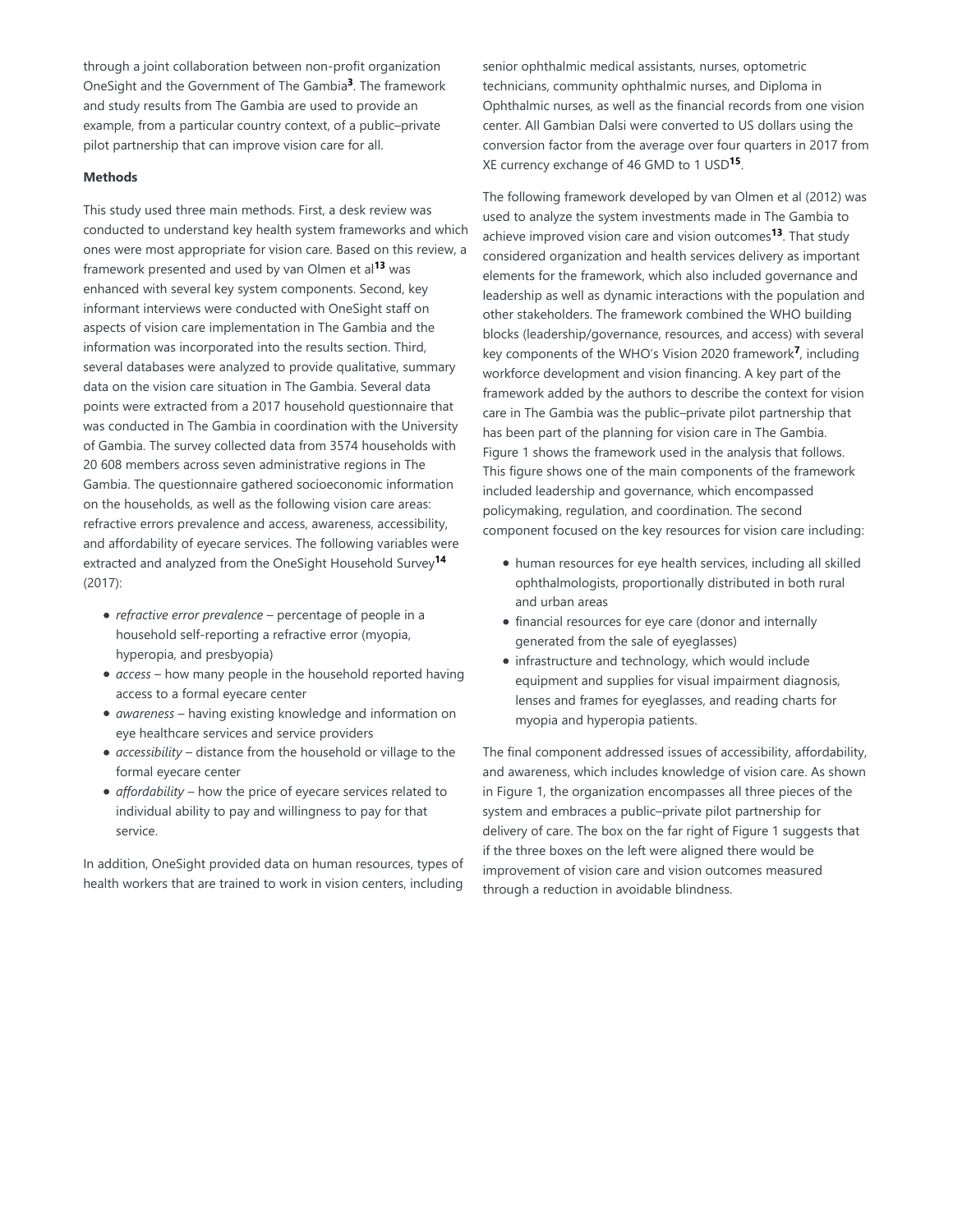

**Figure 1: The health system framework for vision care<sup>13</sup>.**<sup>†</sup>

The results below use The Gambia as an example to present the key components of the framework. Applying the above framework in other countries would involve understanding their varying cultural, political, and environmental contexts.

### *Ethics approval*

Ethics approval was granted by Brandeis University's Institutional Review Board, which deemed the research exempt in accordance with 45 CFR 46.101(b) under IRB Protocol #19099R.

#### **Results**

## *Public–private pilot partnership for providing access to vision care in The Gambia*

Vision care in The Gambia and each component of the framework presented in Figure 1 is supported through a public–private pilot partnership with OneSight and the Government of The Gambia that is driven to achieve sustainability. The organization believes sustainable infrastructure is essential to empowering communities for long-term success in meeting their goals. In order to achieve these goals and improve implementation on the ground, OneSight has a country office in The Gambia. This office works closely with local governments, health departments, school districts, and ophthalmic partners, equipping them to run vision centers in their own communities. OneSight defines sustainability in terms of financial stability and social-behavioral change for all its stakeholders: permanent government-owned vision care centers track financial stability by utilizing a true profit and loss report, companies offer products at true cost, skilled volunteers empower local staff through training, and patients pay an affordable price determined by the local market. Central manufacturing and supply chains support local demand for clinic supplies and eyeglasses.

## *Leadership and governance*

Effective leadership and governance ensure the creation of strategic policy, framework and effective oversight of coalition building in healthcare services<sup>16</sup>. In addition, leadership and

governance incorporate policymaking processes, regulations, and coordination to ensure there is equality and equity in healthcare services.

## *Policymaking*

In responding to the WHO's Vision 2020 global declaration **17** aimed to eliminate avoidable blindness in all ages by 2020, the Government of The Gambia, like those in many other African countries, launched a national eyecare program, now known as the National Eye Health Program (NEHP), in 1987 following a prevalence survey of blindness and eye diseases<sup>18</sup>. The focus of the NEHP was to ensure that eyecare services were affordable, accessible, and appropriate to the Gambian population. The NEHP, working with other implementing partners such as OneSight and Sightsavers International, played key roles in the following activities: supporting government efforts and other partners for additional resources for eye healthcare services; supporting service delivery such as screening and distribution of spectacles in communities and schools; and supporting the procurement of ophthalmic equipment such as cataract surgery sets, operating microscopes, refractive kits, and visual acuity charts. One of the main objectives of the NEHP was to provide an integrated approach to reduce the national burden of blindness and low vision. The Gambia, like many other African countries, faced unmet eye care for its population; other factors that contributed to this problem have been a shortage of healthcare personnel, limited engagement from the communities, and limited support from the health systems<sup>19</sup>.

To address these challenges, in 2013 OneSight launched its first vision center in partnership with the Gambian Ministry of Health at Farafenni Hospital in the North Bank Region of The Gambia. To meet the vision needs of rest of the Gambian population, in 2014 OneSight and NEHP combined resources to set up new vision centers in Bansang in Center River Region, Kanifing in Banjul City Region, and Brikama in West Coast Region. To ensure that all parts of The Gambia had access to eyecare services, in 2015 OneSight launched two more sites in Basse and Bwiam, which provided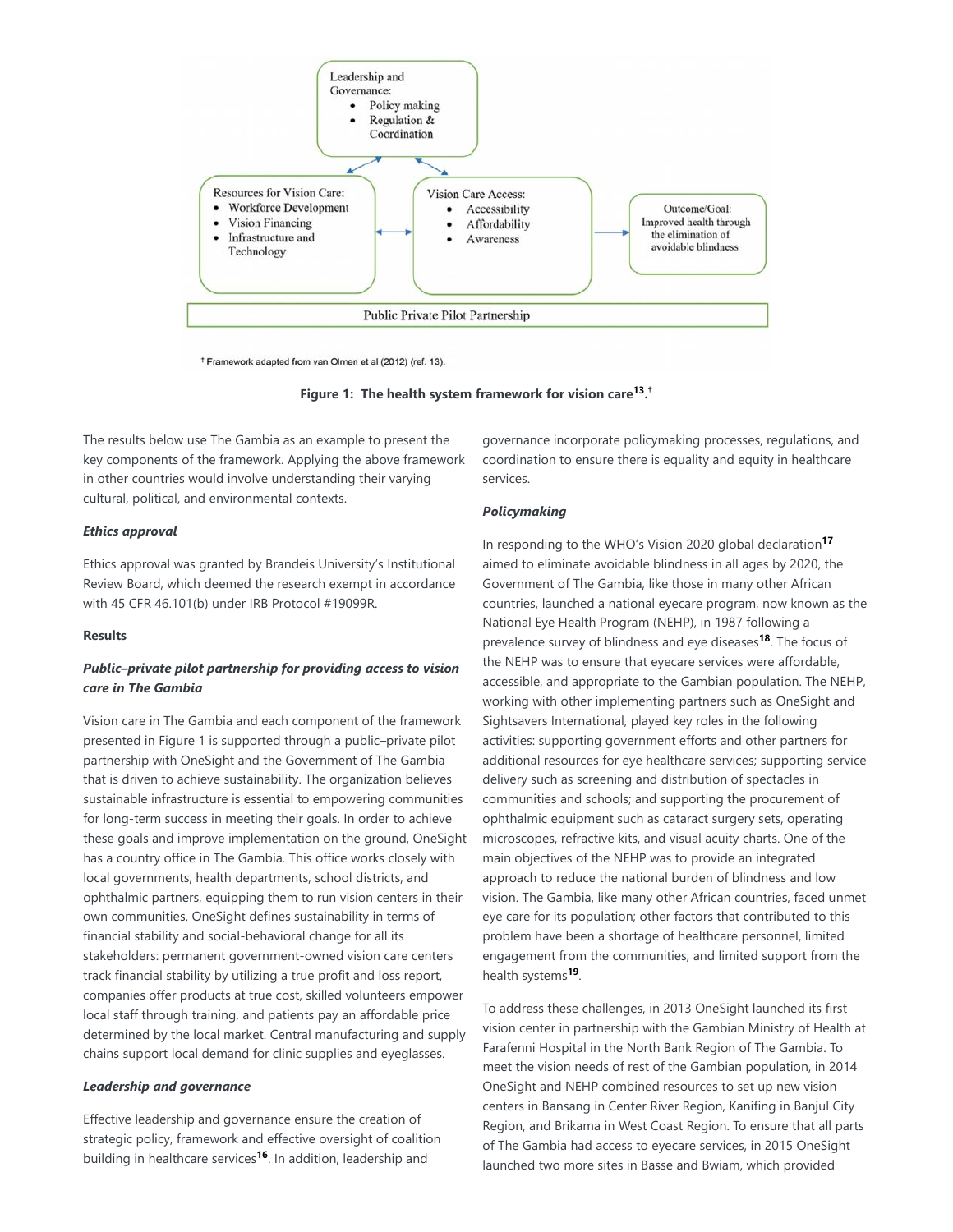access to eyecare services to people who live in Central and West Coast regions. The last site was opened in 2016, in Jarra Soma in Lower River Region. Two of the five vision centers, Bwiam and Jarra Soma, are very remote. Figure 2 shows a country map with the

vision center locations. Prior to OneSight's work in The Gambia, there had been effectively no vision care access in these communities.



**Figure 2: Map of The Gambia, showing vision center locations.**

#### *Coordination and regulation*

To achieve effective and efficient health services programs, there must be a functional regulatory framework and coordination between the government and stakeholders. As stated in the Gambian Strategic Health Plan, the regulatory framework is guided by the Public Health Act<sup>18</sup>. In order to achieve this plan, the OneSight sustainable pilot vision care model was launched in partnership with the Ministry of Health through the NEHP. The objective of this project was to address a number of issues, such as strategies to create awareness about refractive errors, population preparedness to buy eyeglasses to correct refractive errors, and determination of affordable price for eyeglasses for those in need<sup>3</sup>.

The sustainable vision project included the following main components: the technical team, the staff within the vision centers, optical leads, marketing, and advocacy. To understand the needs of eye health services for the Gambians, the OneSight technical team visited all new vision center locations to assess the centers' needs, including an assessment of the current available equipment, human resources, electricity supply to the eye unit, and the building space. This initial assessment was followed by a baseline survey to understand Gambians' access and awareness levels to eye healthcare services. OneSight and NEHP pooled resources to set up the new centers after assessing these new locations. The government provided the human resources required to run the vision centers and was responsible for paying salaries and other incentives. When new facilities were constructed, OneSight and NEHP split the costs for the building and construction. OneSight financed the equipment for vision centers and the overhead costs for the first 6 months of operation<sup>3</sup>.

All the staff within the vision centers are managed by the government under the NEHP, while the optical leads consist of community volunteers, trained by volunteer doctors from around the world who work to identify basic eye conditions and make timely referrals to vision centers for further eye examinations. The marketing and advocacy team work to increase awareness of the services provided by the vision centers and all related costs to

patients. Leadership personnel work with all partners, government, and the private sector to implement effective eye health in The Gambia.

### *Vision care resources*

According to the framework outlined in Figure 1, there are three important components of vision care resources in The Gambia: workforce development, vision financing, and infrastructure and technology.

Workforce development: As shown in Table 1, 126 staff had been employed and trained through this collaboration. The vision center staff consisted of a senior ophthalmic medical assistant, a Diploma in Ophthalmic nurse, a community ophthalmic nurse, a dispensing nurse, a refractionist, and a registration nurse. All these staff were trained by OneSight's highly skilled volunteers from the optical industry, including optometrists, lab technicians, finance specialists, and retail experts, who volunteered their time to train Gambians locally on topics related to how the vision centers operate, the sales model, and clinical protocols. The trainings were aligned with OneSight's main objective of enhancing the capacity of government staff in vision centers to improve their performance in carrying out core roles and responsibilities. Table 1 shows the type of human resources trained and staffed in seven vision centers through the OneSight–Gambian Government collaboration over the period 2013 to 2017. The distribution of the trained personnel was across the whole country, including the two very remote rural vision centers. Of the 126 staff in The Gambia, 89 staff work in rural vision centers and were recruited and trained within the local communities around those vision centers. There has been no turnover among staff – all staff initially hired have continued to work in the vision centers. Additionally, OneSight developed an electronic data collection system. This cloud-based system allowed for remote ordering of spectacles in real time, which made the delivery of spectacles to the patient quicker, even if they were in the rural and remote areas. An IT staff member, employed by the NEHP, and the maintenance technician served all the vision centers. The addition of both these posts meant that even the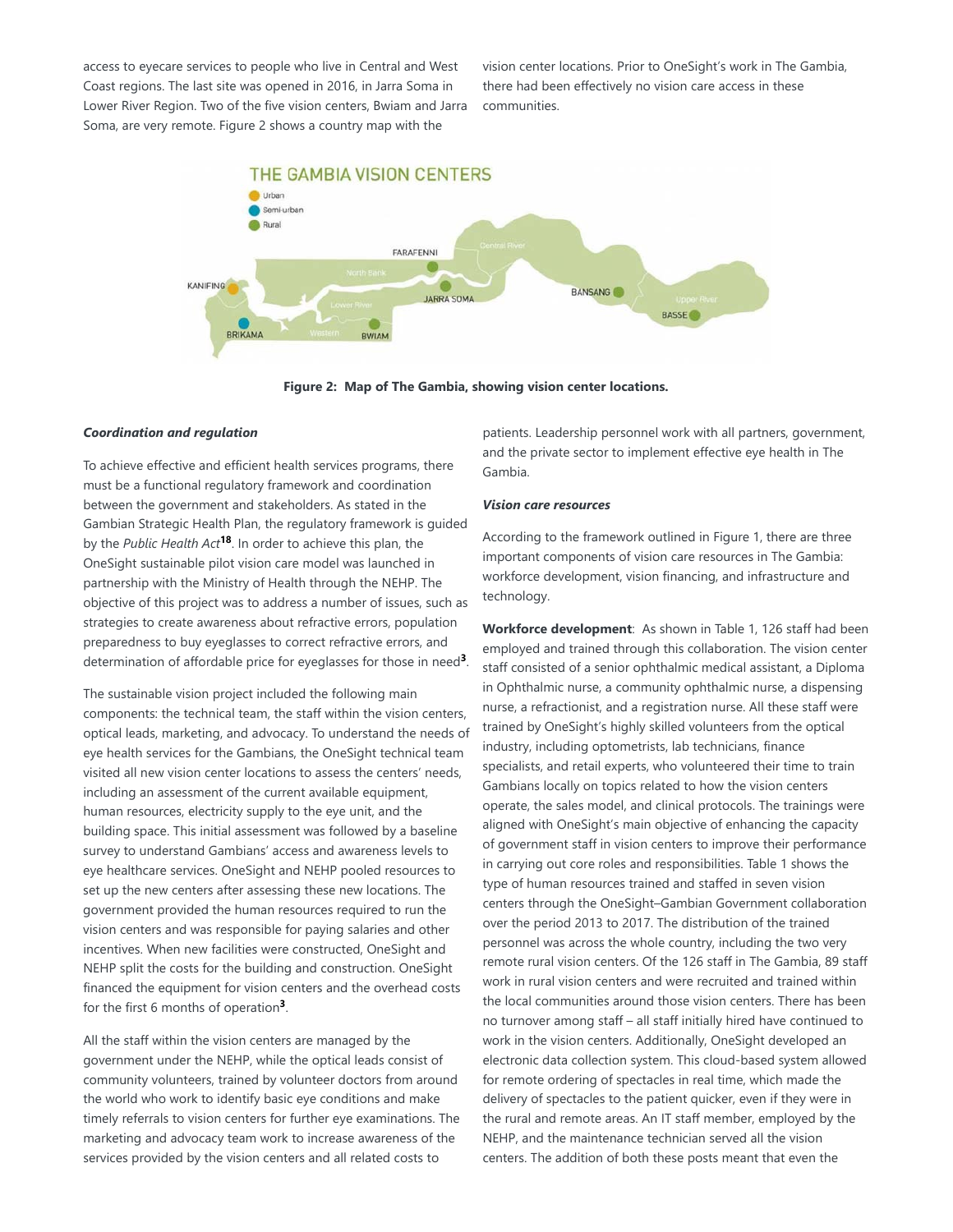| Type of human resource              | Farafenni<br>Vision<br>Centre | <b>Bansang</b><br>Vision<br>Centre | Kanifing<br>Vision<br>Centre | <b>Brikama</b><br>Vision<br>Centre | <b>Basse</b><br>Vision<br>Centre | <b>Bwiam</b><br>Vision<br>Centre | Jarra Soma<br><b>Vision</b><br>Centre |
|-------------------------------------|-------------------------------|------------------------------------|------------------------------|------------------------------------|----------------------------------|----------------------------------|---------------------------------------|
| Senior ophthalmic medical assistant |                               |                                    |                              |                                    |                                  |                                  |                                       |
| Diploma in Ophthalmic nurse         |                               |                                    |                              |                                    |                                  |                                  |                                       |
| Community ophthalmic nurse          |                               |                                    |                              |                                    |                                  |                                  |                                       |
| Optometrist/optometric technician   |                               |                                    |                              | 3                                  |                                  |                                  |                                       |
| Cashier                             |                               |                                    |                              | $\Omega$                           | 2                                |                                  |                                       |
| Nurse attendant                     |                               | 10                                 |                              | 6                                  |                                  |                                  |                                       |
| Dispensing associate                |                               |                                    |                              |                                    |                                  |                                  |                                       |

**Table 1: Human resources trained and staffed for seven vision centers in The Gambia, 2013–2017**

**Vision financing**: The financing of the vision centers is a partnership and collaboration between OneSight and The Gambia Ministry of Health. In addition to providing the start-up capital for the renovation, equipment, supplies, lenses, and frames, OneSight also pays for the training of the new healthcare workers. The most innovative and sustainable part of the financing of this partnership is that when the vision centers are operational, the sale of eyeglasses and other vision products in each vision center can fully cover the operating costs. Table 2 highlights the typical costs (in US dollars) of one of the vision centers, Kanifing Vision Centre, highlighting the revenues from the sales of glasses and accessories, and the gross margin of 41.70%. The total patients that visited this facility in 2017 for any refractive error analysis is 9480. Taking into consideration the operating expenses, the net annual income for the Kanifing Vision Centre is approximately US\$11,900.

Another important financing input is the cost of the eyeglasses to the end user. Affordable eyeglasses cost at an approximate minimum price was US\$3.25 and the approximate maximum price of US\$8.70, not including accessories. Depending on the vision acuity of the patient, their particular diagnosis, and the price list for type of lens and eye accessories, the price of a pair of eyeglasses can vary. For example, at the time of the study, a

general price for a pair of eyeglasses for a myopic eye was US\$3.25; hyperopic eye was between US\$2.70 to US\$5.40, and for the presbyopic was US\$8.70.

Regardless of the cost of a pair of eyeglasses or the specific vision diagnosis, individuals have their own willingness to pay for eyeglasses. Willingness to pay captures the amount an individual would pay for a pair of eyeglasses, taking into consideration their own assessment of their ability to pay. Figure 3 shows willingness to pay for a pair of eyeglasses in different regions, which can be compared with the prices previously listed. Figure 3 shows a considerable amount of variation in what individuals report they are willing to pay for eyeglasses. Willingness to pay for most regions is above the minimum threshold for the most basic pair of glasses (US\$3.25). While the maximum amount that one is willing to pay (US\$9.75) covers the cost of a basic pair of eyeglasses for most conditions, this amount may not cover more expensive glasses needed for specific conditions or desired accessories. The average general willingness to pay for glasses is US\$5.07. Comparing the supply side finances and potential demand for glasses in Kanifing (9480 patients per year in 2017), the authors estimate that Kanifing Vision Centre could generate US\$47,400 of revenue on the sale of glasses, which is almost exactly the actual revenue for the center for this year.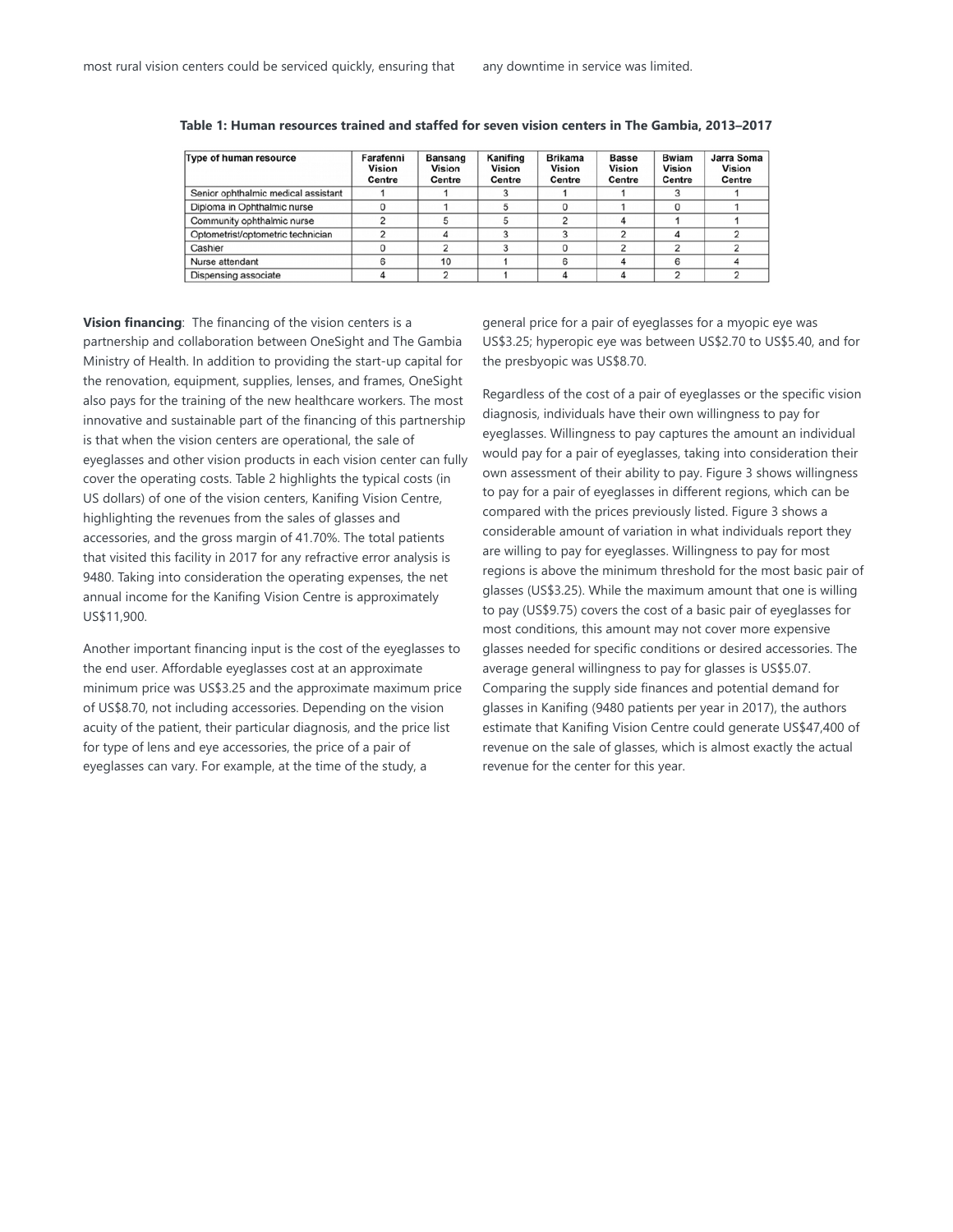#### **Table 2: Revenues and costs for Kanifing Vision Centre (US\$ in 2017)**

| <b>General information</b> |          |  |  |
|----------------------------|----------|--|--|
| Location                   | Urban    |  |  |
| Population with access     | 413 397  |  |  |
| <b>Refraction lanes</b>    | 3        |  |  |
| <b>Total staff</b>         | 21       |  |  |
| <b>Sales revenues</b>      | \$47,449 |  |  |
| Frame revenue              | \$17,822 |  |  |
| Lens revenue               | \$24,170 |  |  |
| Lens add-on revenue        | \$266    |  |  |
| Accessories revenue        | \$5190   |  |  |
| <b>Cost of materials</b>   | \$6441   |  |  |
| Frame cost of goods        | \$3846   |  |  |
| Lens cost of goods         | \$999    |  |  |
| Accessory cost of goods    | \$1595   |  |  |
| Processing and lab         | \$21,245 |  |  |
| Gross margin               | \$19,763 |  |  |
| Gross margin (%)           | 41.70%   |  |  |
| <b>Operating expenses</b>  | \$7825   |  |  |
| <b>Salaries</b>            | \$1333   |  |  |
| Supplies                   | \$3557   |  |  |
| Internet/data charges      | \$1401   |  |  |
| Outreach travel            | \$482    |  |  |
| Depreciation expenses      | \$1052   |  |  |
| Net income                 | \$11,938 |  |  |



CRR, Central River Region, LRR, Lower River Region. NBR, North Bank Region. URR, Upper River Region. WCR, West Coast Region



**Infrastructure and technology:** Over the period 2013 to 2017, seven vison centers and one manufacturing center were launched. During the first year, 2013–2014, 2239 eyeglasses were produced and sold. In 2017, the seven vision centers reported a total of 7248 eyeglasses were sold and a total of 63 620 individuals accessed vision care across all seven vision centers. The management and operation of the vision centers and manufacturing center has not been without challenges over this time period: the outbreak of Ebola in 2015, for example, affected the optical lead program and the timely production of spectacles.

#### *Access to eye care in The Gambia*

One of the main reasons for the partnership between OneSight and the Government of The Gambia is the issue of accessibility of eye care for the population. As of 2017, findings from the household survey showed that accessibility to eyecare services was still low. Almost 50% of respondents reported that formal eyecare service centers were located far from their households. Further research has shown that, in The Gambia, the majority of eyecare services are located in urban areas. Those living in rural areas need

to travel long distances to access eyecare services. Poor road conditions, and lack of eyecare facilities and personnel, make access difficult in the rural areas<sup>3</sup>.

There have been several outreach initiatives to improve access to eyecare services and eye care products in The Gambia. As part of the initial vision center pilot, marketing of both the vision center and the services and products offered was implemented through radio, traditional communication such as billboards, and word of mouth. In addition, a sliding scale was used for pricing of eyeglasses based on ability to pay for each individual, as well as developing lower priced 'ready-made' eyeglasses. An urban outreach van, Mobile Urban Pop Up Eye Care, was used for outreach in urban areas, which helped with cross-subsidization of eyeglasses for lower income individuals<sup>3</sup>. A second van was added to make monthly visits to rural areas, eliminating the need for travel to the eye centers and making the eye exams and readymade eyeglasses more accessible to those communities.

The prevalence for three types of refractive errors (myopia, hyperopia, and presbyopia) for men and women is shown in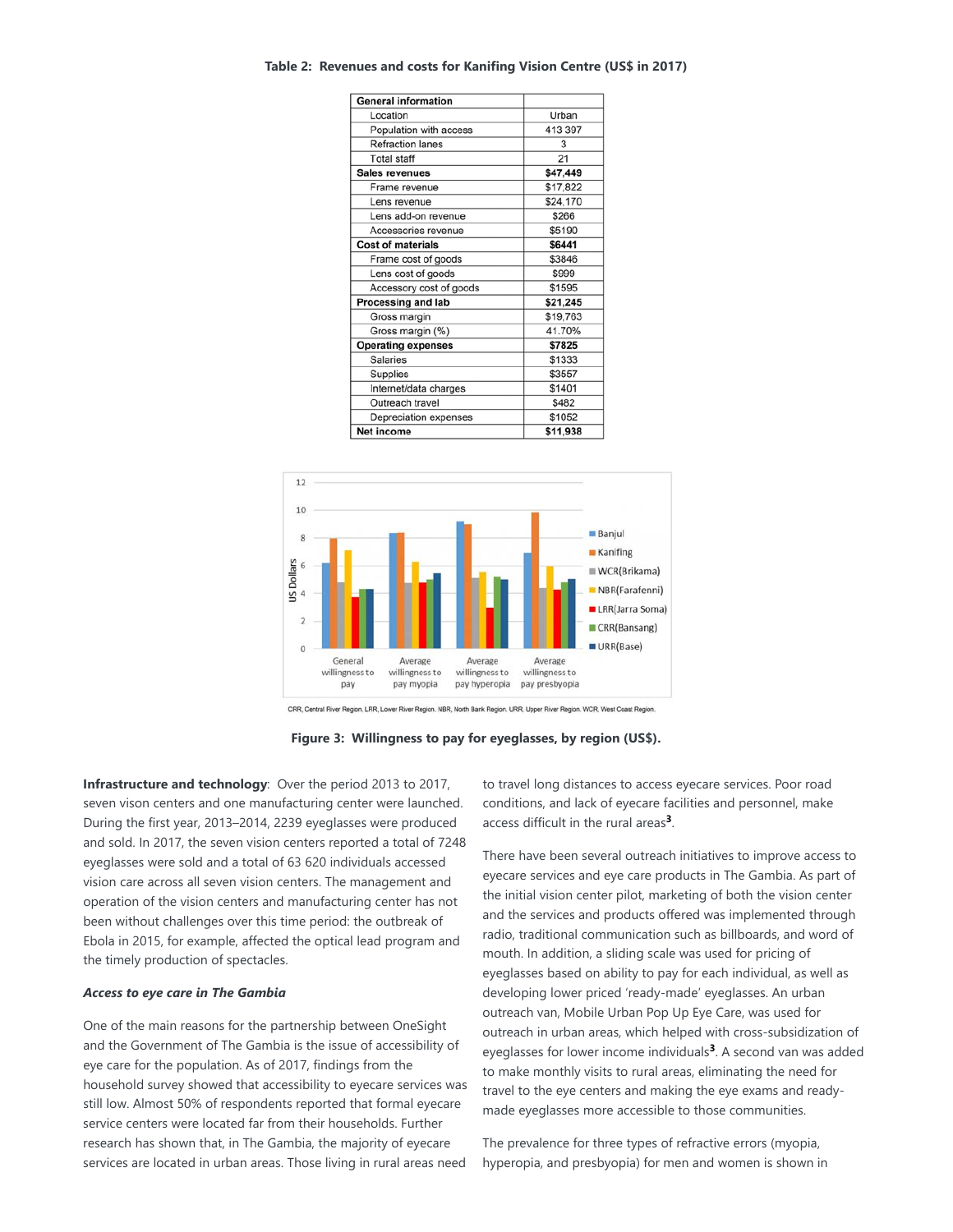Table 3. The prevalence levels, which range on average from 17.42% for male myopia to 44.05% for female presbyopia, can be compared with the regional figures from the International Agency for the Prevention of Blindness<sup>7</sup>, showing a 41.36% refractive error prevalence in Western Sub-Saharan Africa and a 39.76% refractive error prevalence in Southern Sub-Saharan Africa. Table 3 also shows that access, measured by how many individuals in a household report having access to an eyecare center, is on average 40% for men and women.

There is variation in refractive error prevalence across regions. As shown in Figure 4, both Kanifing and West Coast regions have high refractive error prevalence compared to other regions. Moreover, the findings revealed that, in The Gambia, the majority of eyecare services are located in the West Coast Region, including Kanifing. For this reason, both prevalence and access to services is higher due to differences in socioeconomic status. Although Banjul is also considered urban, the reported access to eye care is 7.52%.

Awareness is an important aspect of access to vision care, including knowledge of the vision centers, their location, and the services they provide, as well as how wearing corrective lenses can improve some vision issues. According to the Gambian household survey on eyecare needs and services conducted in 2017, 88.14% of respondents reported awareness that wearing eyeglasses can enhance eyesight. Given the findings, it can be inferred that a

Gende

majority of respondents have some knowledge of refractive errors symptoms and know that eyeglasses aid vision. In The Gambia, 97% of those who know about vision care services report that their source of knowledge comes through normal social networking and government eye clinics, while 3% report that their source of information is from government eye clinic centers. It is important to note that, given the public–private pilot partnership between OneSight and the government, many government eye clinics are simultaneously OneSight clinics. Finally, according to the household survey, 90% of respondents reported that they would go to the health facility if a household member had a vision problem, with the remaining 5% reporting they would consult a traditional healer.

Affordability of healthcare services, including eyecare service, is influenced by income of the consumers. The cost of the eyecare services and other sociodemographic factors may vary from developing to developed nations. As highlighted by Naidoo et al (2014), affordability to eyecare services should go beyond the cost of spectacles, because there are other indirect costs associated with it<sup>20</sup>. This is especially the case if the patient has to travel multiple times for measurements and to collect the spectacles. In The Gambia, affordability to buy a pair of eyeglasses ranges from US\$0 to US\$43.00. The average price of a pair of eyeglasses is US\$5.23.

**Access to formal** 

eyecare center



# **Table 3: Prevalence of refractive errors in The Gambia** useholds with

hyperopic eye

**Households with** 

CRR, Central River Region (Bansang). LRR, Lower River Region (Jarra Soma). NBR, North CRR, Central River Region (Bansang). LRR, Lower River Region (Jarra Soma). NBR, I<br>Bank Region (Farafenni). URR, Upper River Region (Base). WCR, West Coast Region<br>(Brikama).



#### **Discussion**

The present study has shown how a health system framework can be used toward achieving improved vision care services in The Gambia. There are few studies that take a holistic view of the health system and vision care services. One study by Bozzani et al  $(2014)^{21}$  also adapted the van Olmen et al  $(2012)^{13}$  framework to

analyze the Zambian eye health services. Their study found that 32 out of 74 eyecare facilities were owned by the government and supported by international non-government organizations (NGOs) (such as Sightsavers), while 16 facilities were owned by NGOs and 26 were owned by private for-profit NGOs. Most of the government facilities received both financial and technical assistance from the NGOs, such as training of optometrists, and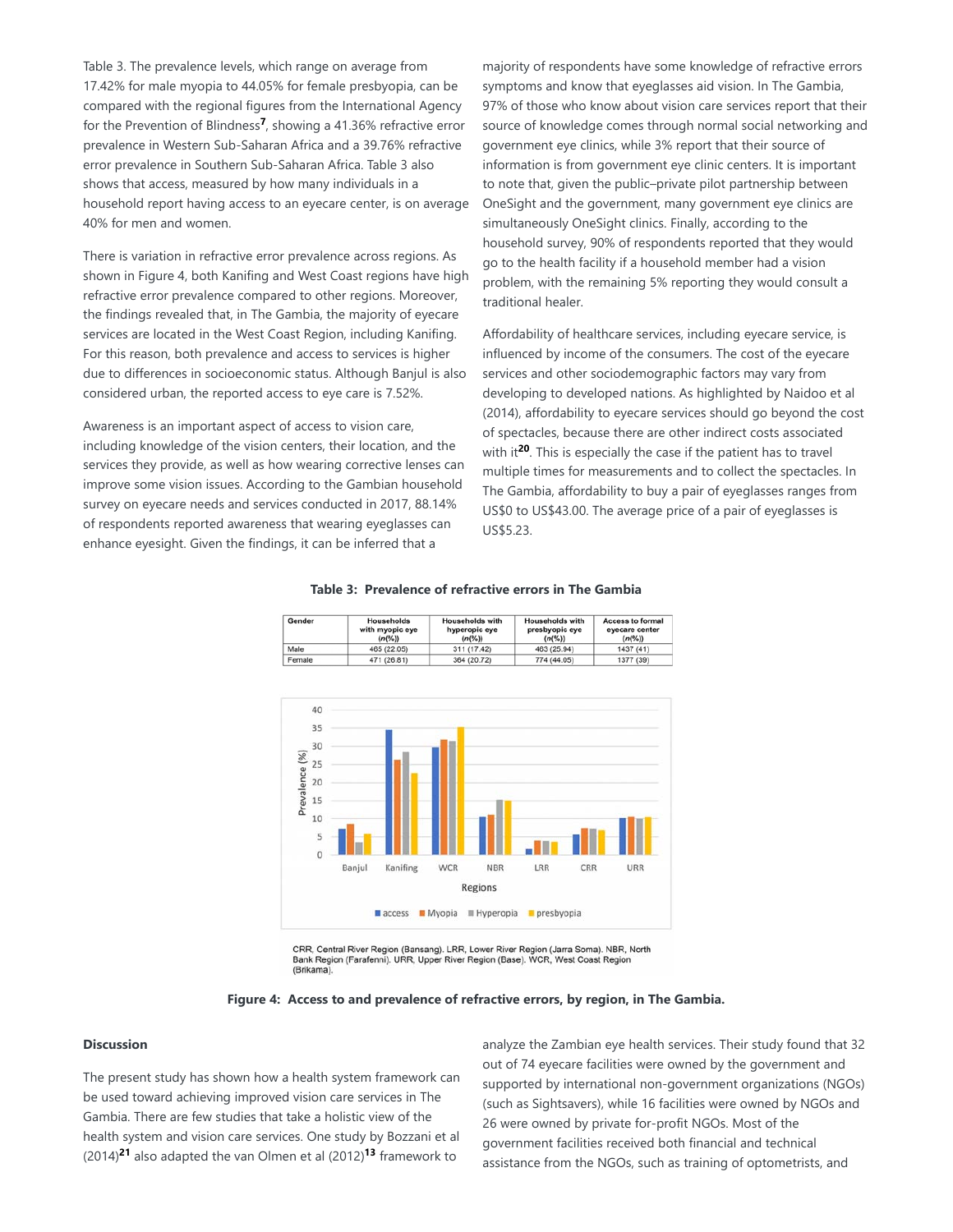some of the spectacle manufacturing labs were located in these government facilities.

To avoid challenges and gaps in access to timely diagnosis and eyecare treatment, Braithwaite et al (2018) highlighted the importance of the role of the central government in the provision of care as well as ongoing coordination with the private sectors<sup>22</sup>. Moreover, they identified priorities for eyecare system strengthening by using a health system framework. Their study stresses the importance of having a multi-stakeholder approach to eyecare services and ensuring their interests are made clear. Furthermore, the role of the government remains important in monitoring health systems, intervention in case of market failures, and re-distributing resources among the population to ensure there is access to health care, including eye care, to all. The Government of the Gambia took over operations of the vision care infrastructure in mid-2019. Since then, regular communication with the Minister of Health continues, all vision care and eyewear services have been maintained, and data collection and reporting standards have been upheld. Data transfer to the digital database from the vision centers in rural Bansang and Basse does face delays due to frequent internet connectivity issues. In addition, outreach efforts continue to help improve access in rural areas, with 19 events held in the first year after transition.

Although access to eyecare services in The Gambia was reported at 50%, it is on the rise, especially due to important collaboration between different stakeholders in The Gambia. As indicated by Khan et al (2010), through the integration of eye care in primary care and the interaction of different stakeholders there was a 297% increase in eye outpatients, and outpatient attendances increased by 375% in rural Pakistan<sup>23</sup>. The study also revealed that the number of eye surgeries performed over the period 2006 to 2008 increased from 13 579 to 50 882. Lilian et al (2018) reported that more than 50% of the population in rural South Africa have access to eyecare services in nearby facilities due to the coordination of different health system strengthening efforts<sup>24</sup>.

Other studies have similarly shown that individual and community awareness of the location of eyecare services can also influence utilization of eyecare services<sup>25</sup>. Furthermore, awareness of eye diseases can play an important role in seeking and accessing available services.

Affordability of eyecare services also impacts the utilization of eyecare services in many areas. For this study, affordability is measured through the willingness to pay for eyecare services, which includes purchasing a pair of eyeglasses. Marmamula et al (2014) revealed that affordability continues to be the leading barrier for the uptake of eyecare services in South India, especially among individuals who have no insurance coverage and those living in rural areas<sup>5</sup>. Their study found that, among 251 individuals with services-related barriers, 76.1% reported that unaffordability was the major barrier, while only 12.7% reported the lack of accessibility as the major barrier in utilization of eyecare services.

In Ethiopia, the main barrier to accessing eyecare services is the indirect medical cost of the services. Melese et al (2004) found that only 27.9% of those included in their study reported that they had been using eyecare services, while others reported indirect costs, including transport cost to health centers, inability to pay for eyeglasses, and having no one to accompany them to the health centers as reasons for not utilizing any eyecare services<sup>26</sup>. Laviers et al (2010) highlighted that the main barrier for utilizing eyecare services was lack of funds, resulting in only 17.6% of their population in Zanzibar with presbyopia having eyeglasses<sup>27</sup>.

Despite increasing eye care in The Gambia, there is still a large demand and a certain percentage of people who cannot pay for such services. A 2015 steady state analysis showed that differences in the cost of ownership for a pair of glasses at the OneSight eyecare centers between urban and rural locations was driven by the cost of transportation, which was significantly higher in areas with low population density and a dispersed population. Inability to pay was found to be a barrier to access, particularly for subsistence farmers<sup>28</sup>.

An individual's willingness to pay for eyeglasses limits their ability to purchase spectacles, hence additional financing mechanisms are needed to address this issue, especially in rural areas. Willingnessto-pay factor and ability-to-pay factor are beyond just the initial decision of whether or not to purchase glasses. In the more rural vision centers, patients who did purchase eyewear were most likely to purchase the basic glasses only, whereas in the more urban areas they were more likely to purchase higher-tier products, more than one pair, accessories such as cases and cleaning cloths, and even sunglasses. Over time, increasing patients' willingness to pay is necessary to help ensure the financial sustainability of the rural and remote vision centers<sup>28</sup>. A broad awareness campaign is a next step, including social behavior change approaches to encourage people to visit a vision center for refractive error correction, and not just when a more serious eye heath issue arises. This kind of awareness work could also help demonstrate the value of glasses to improving rural Gambians' education, work, and quality of life.

#### **Conclusion**

Using a health system framework to understand service delivery is useful to identify strengths and weaknesses of population-based programs. This study in The Gambia is offered as an example of a unique implementation of a system-strengthening program for vision services. The results reported show the importance of including measures of access to rural and remote eye care, such as willingness to pay and cost of services, to capture variability across a country. The cultural, political, and environmental contexts need to be considered closely when applying similar system analyses in other settings.

As much as access to vision care has strengthened the health system in The Gambia, additional policy change can help drive higher utilization in rural and remote areas, such as strong integrated school health vision screening programs and a policy that makes vision screening mandatory before receiving a driver's license. Further research is needed to assess the long-term sustainability of the vision center approach to integrating eye care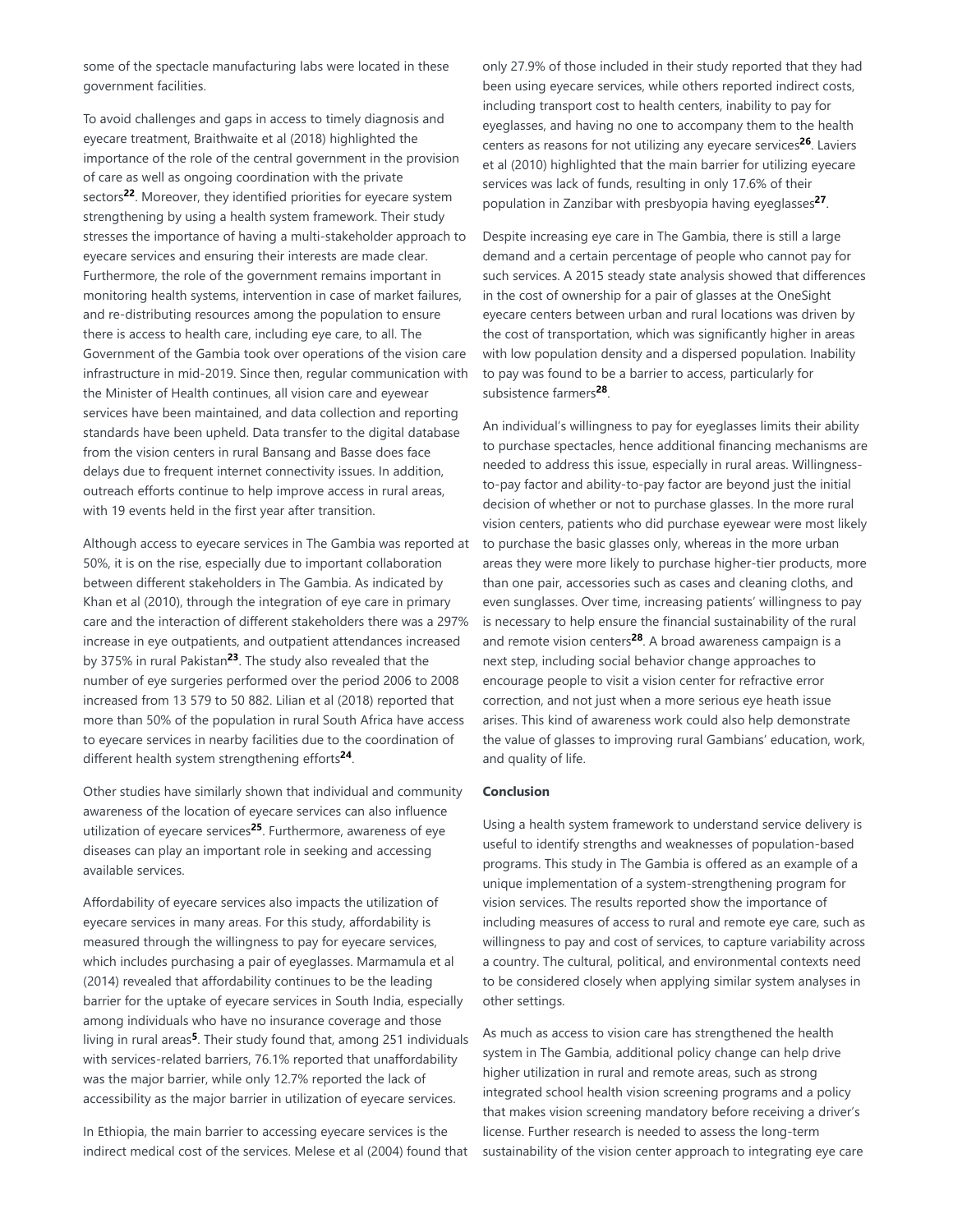into health systems, as well as the impact of the eye health infrastructure on the educational, economic, and social outcomes of rural and remote communities.

#### **Acknowledgements**

The authors wish to thank Clifford Scott, President Emeritus, New England College of Optometry; and Judith Williams, Program Manager, Americas, Vision Impact Institute for the information they provided and for their time in answering questions. They also wish to thank Vision Impact Institute for its support.

## REFERENCES:

**1** World Health Organization. *Universal eye health: a global action plan 2014–2019.* Available: web link (Accessed 9 July 2018).

**2** Fricke TR, Tahhan N, Resnikoff S, Papas E, Burnett A, Ho SM, et al. Global prevalence of presbyopia and vision impairment from uncorrected presbyopia: systematic review, meta-analysis, and modelling. *American Academy of Opthalmology* 2018; **125(10):** 1492-1499. DOI link, PMid:29753495

**3** OneSight. *Gambia Case Study.* Available: web link (Accessed 23 March 2020).

**4** Arinze OC, Eze BI, Ude NN, Onwubiko SN, Ezisi CN, Chuka-Okosa CM. Determinants of eye care utilization in rural South-eastern Nigeria. *Journal of Community Health* 2015; **40(5):** 881-890. DOI link, PMid:25787225

**5** Marmamula S, Khanna RC, Shekhar K, Rao GN. A populationbased cross-sectional study of barriers to uptake of eye care services in South India: the Rapid Assessment of Visual Impairment (RAVI) project. *BMJ Open* 2014; **4(6):** e005125. DOI link, PMid:24928590

**6** Brise LS, de Leeuw S. Seeing Clearly: a community-based inquiry into vision care access for a rural northern First Nation. *Canadian Journal of Optometry* 2016; **77(22):** 34-43. DOI link

**7** International Agency for the Prevention of Blindness (IAPB). *VISION 2020: The Right to Sight.* Available: web link (Accessed 23 March 2020).

**8** World Health Organization. *Prevention of blindness and visual impairment: Vision 2020: The Right to Sight.* Available: web link (Accessed 23 March 2020).

**9** World Health Organization. *World report on vision.* Available: web link (Accessed 23 March 2020).

**10** The Gambia Bureau of Statistics, ICF International. *The Gambia Demographic and Health Survey.* 2013. Banjul: The Gambia Bureau of Statistics, 2014.

**11** United Nations. *Human development report.* 2016. Available: web link (Accessed 23 March 2020).

**12** International Agency for the Prevention of Blindness. *Vision Atlas: Global Action Plan Indicators – the data in full.* Available: web link (Accessed 23 March 2020).

**13** van Olmen J, Criel B, Bhojani U, Marchal B, van Belle S, Chenge M F, et al. The Health System Dynamics Framework: the introduction of an analytical model for health system analysis and its application to two case-studies. *Health Culture and Society* 2012; **2(1):** 1-21. DOI link

**14** University of The Gambia Team of Consultants. *OneSight Household Survey – 2017: third draft report of OneSight Scorecard* *Study.* Available: web link (Accessed 11 December 2020).

**15** XE Currency Converter. *Current and historical rate tables.* Available: web link (Accessed 17 April 2020).

**16** Binagwaho A, Scott K, Rosewall T, Mackenzie G, Rehnborg G, Hannema S, et al. Improving eye care in Rwanda. *Bulletin of the World Health Organization* 2015; **93(6):** 429-434. DOI link, PMid:26240465

**17** World Health Organization. *What Is Vision 2020?* Available: web link (Accessed 16 April 2020).

**18** The Gambian Ministry of Health. *The Gambia National Health Strategic Plan 2014–2020.* Available: web link (Accessed 23 March 2020).

**19** du Toit R, Faal HB, Etya'ale D, Wiafe B, Mason I, Graham R, et al. Evidence for integrating eye health into primary health care in Africa: a health systems strengthening approach. *BMC Health Services Research* 2013; **13:** 102. DOI link, PMid:23506686

**20** Naidoo K, Gichuhi S, Basanez MG, Flaxman SR, Jonas JB, Keeffe J, et al. Prevalence and causes of vision loss in sub-Saharan Africa: 1990–2010. *British Journal of Ophthalmology* 2014; **98(5):** 612-618. DOI link, PMid:24568870

**21** Bozzani FM, Griffiths UK, Blanchet K, Schmidt E. Health systems analysis of eye care services in Zambia: evaluating progress towards VISION 2020 goals. *BMC Health Services Research* 2014; **14:** 94. DOI link, PMid:24575919

**22** Braithwaite T, Winford B, Bailey H, Bridgemohan P, Bartholomew D, Singh D, et al. Health system dynamics analysis of eyecare services in Trinidad and Tobago and progress towards Vision 2020 Goals. *Health Policy and Planning* 2018; **33(1):** 70-84. DOI link, PMid:29092057

**23** Khan AA, Khan NU, Bile KM, Awan H. Creating synergies for health systems strengthening through partnerships in Pakistan – a case study of the national eye health programme. *Eastern Mediterranean Health Journal* 2010; **16(Suppl):** S61-S68. DOI link

**24** Lilian RR, Railton J, Schaftenaar E, Mabitsi M, Grobbelaar CJ, Khosa NS, et al. Strengthening primary eye care in South Africa: an assessment of services and prospective evaluation of a health systems support package. *PLoS One* 2018; **13(5):** e0197432. DOI link, PMid:29758069

**25** Shrestha GS, Sigdel R, Shrestha JB, Sharma AK, Shrestha R, Mishra SK, et al. Awareness of eye health and diseases among the population of the Hilly Region of Nepal. *Journal of Ophthalmic & Vision Research* 2018; **13(4):** 461-469. DOI link, PMid:30479718

**26** Melese M, Alemayehu W, Friedlander E, Courtright P. Indirect costs associated with accessing eye care services as a barrier to